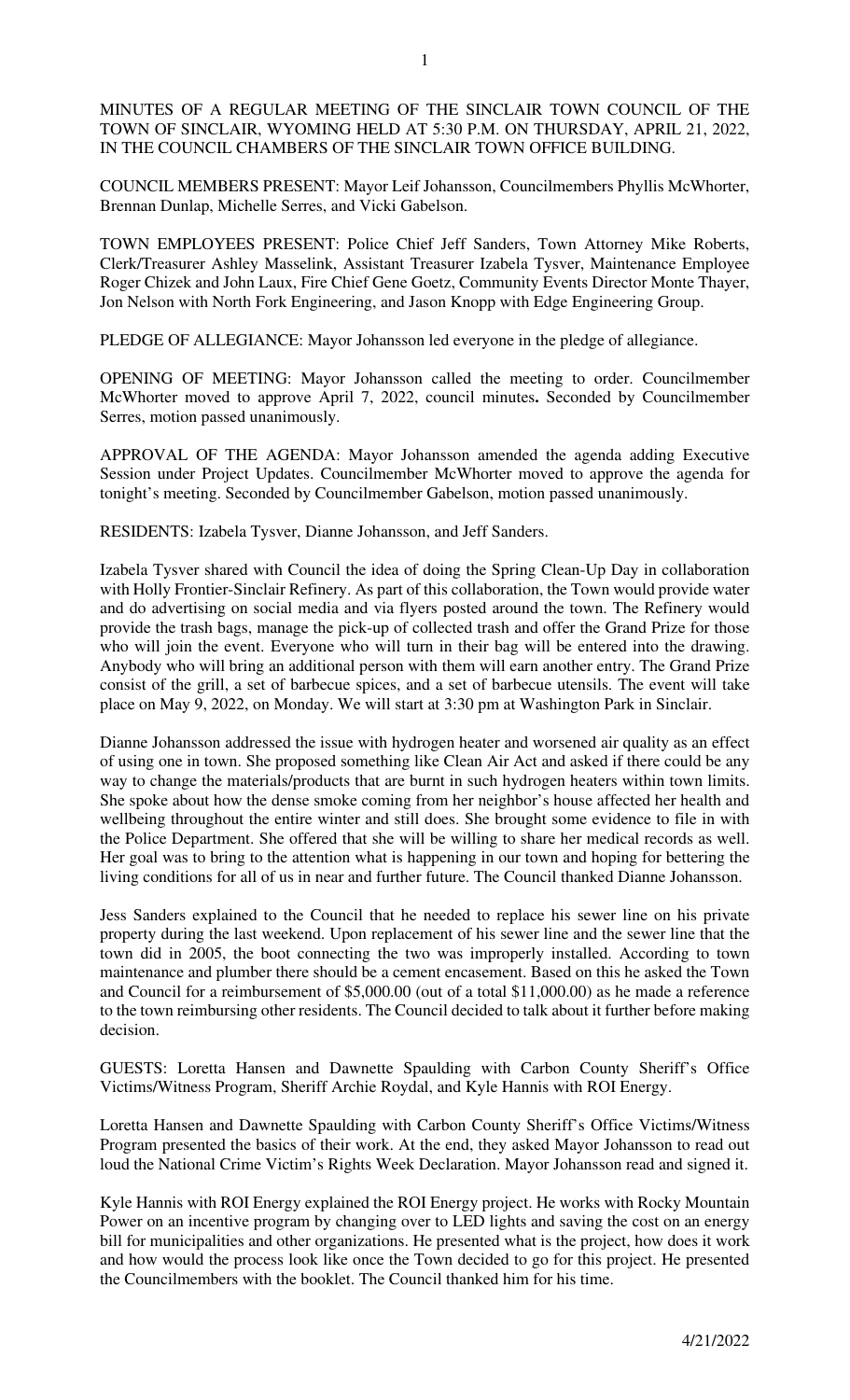PROJECT UPDATES: Jon Nelson with North Fork Engineering presented the quote for the street project to repair street patches on North 7th Street, alley way on Cleveland and two more patches on Cleveland for \$15,071.00. The work would be done by 71 Construction company by June 13, 2022, and billed by June 17, 2022, for the Council to approve it and pay it within this fiscal year. Councilmember Dunlap moved to approve the repair of the streets for the price not exceeding \$30,000.00. Clerk Masselink asked Nelson to send the receipt before June 2, 2022, to be approved on time. Seconded by Councilmember Serres, motion passed unanimously with Councilmember McWhorter abstaining.

Jason Knopp from Edge Engineering addressed the gas line and the roof issue behind the theatre stating that this is a warranty work and that he is working on scheduling that project. He said he is trying to ask them why they did that.

He also presented the scope of work and the cost to do the repairs to the water damage and the sprinkler system in the Theatre by Richardson Construction, Inc. Maintenance Employee Roger Chizek and Events Director Monte Thayer read through the list to make sure everything is covered in their repair job. Councilmember McWhorter moved to approve the water damage repair cost for \$11,385.00**.** Seconded by Councilmember Gabelson, motion passed unanimously. Clerk Masselink asked Knopp to do a separate billing so we could be able to show the costs of repair as we got reimbursed for it from the insurance.

Mayor Johansson mentioned to Knopp that we will be looking into getting additional outlets and power jacks mainly for the stage and some lightning. However, that project and its costs are on the wishlist for Theatre for next fiscal year. Knopp will do some shopping and present some quotes.

Knopp informed the Council that there were chairs missing in the last furniture delivery (38 total). He found them and they are on their way to be delivered to the town soon.

Knopp mentioned also that the interface for the AC Unity for the Elementary School will be delivered within next 2-3 weeks.

EXECUTIVE SESSION: Councilmember McWhorter made a motion to move to enter into Executive Session at 6:44 pm per WY Statute 16-4-405(ix) to consider or receive any information classified as confidential by law. Seconded by Councilman Dunlap, motion passed unanimously.

Councilmember McWhorter moved to adjourn from executive session and seal the minutes at 7:26 pm. Seconded by Councilmember Dunlap, motion passed unanimously.

There was no objection to what was discussed during executive session.

Councilmember Dunlap moved to go back into general session at 7:27 pm. Seconded by Councilmember Gabelson, motion passed unanimously.

Knopp mentioned that he will email Clerk Masselink the price for the gutters. He also brought up that the building where the old jail was is sinking and it is something to have it on the budget list to address. He mentioned that it would be very beneficial for the Town to have an actual CIP Plan of the town whenever the town would be pursuing projects such as water, sewer, storm sewer, parks, and buildings. The town could use it as a guideline for 5, 10 and more years. Grant people usually like to see CIP Plans. He also wanted to bring to the Council that Town's Ordinances need to be updated and it is something that needs to be on Council member's minds.

Kopp reminded the Council that the next Wyoming Business Council meeting is on Zoom on May 11, 2022. The time has not been determined yet.

FIRE DEPARTMENT: Fire Chief Gene Goetz asked the Council to approve his budget for the new building. Assistant Treasurer Tysver asked the Council to amend Fire Equipment budget FY22 to add \$50,000.00 to the budget for the out-building. This will be a part of the ARPA funds which is  $&34,254.07$  and the rest would come out the general funds. Councilmember Serres moved to approve the updates to the Fire Department budget**.** Seconded by Councilmember McWhorter, motion passed unanimously with Councilmember Dunlap abstaining.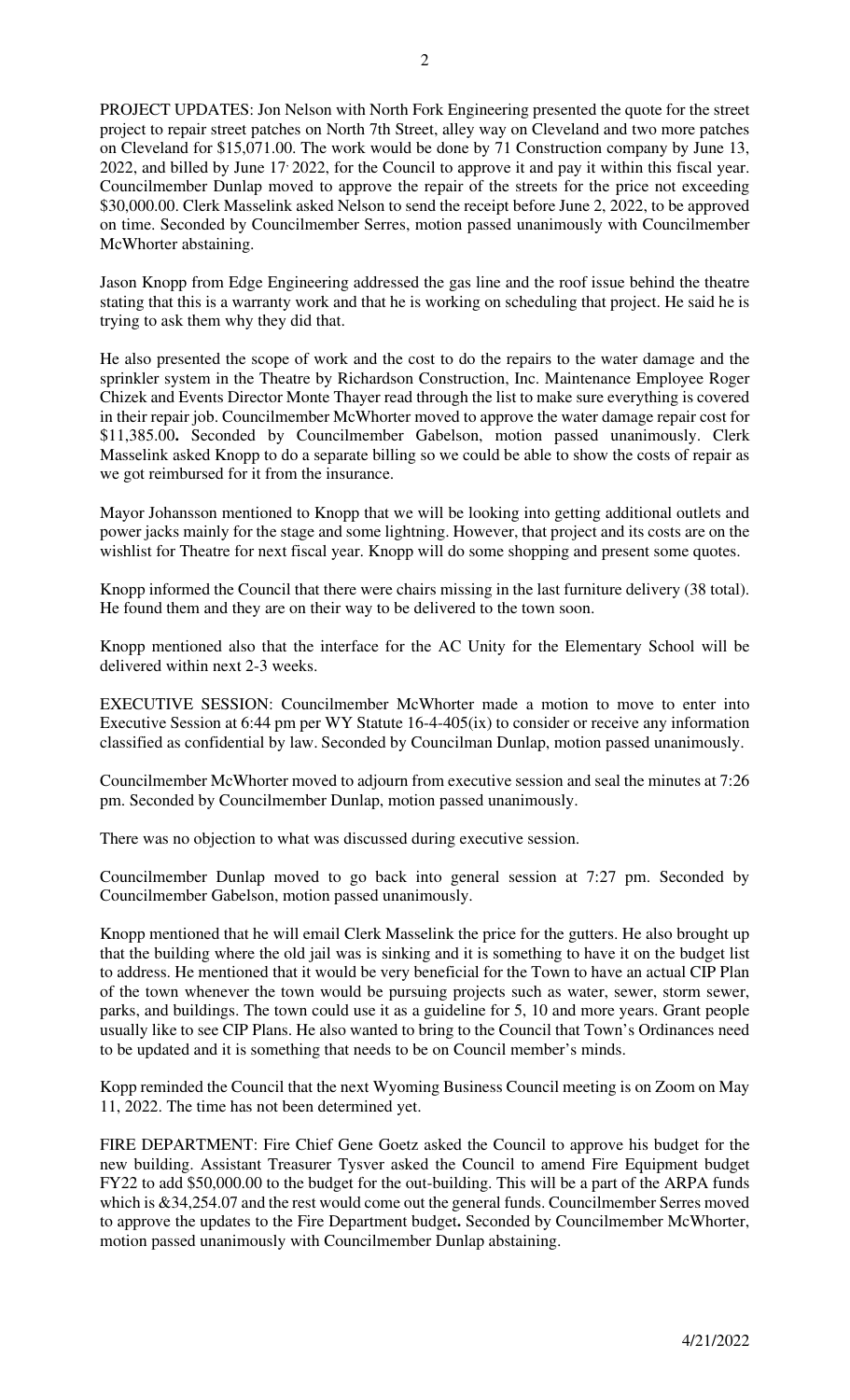Goetz wanted to bring to the attention the issue with the dense smoke and poor air quality that some members of our community are experiencing. He said that there is an Ordinance to where it is an inversion. Town Attorney Mike Roberts asked Goetz about the details of the inversion and how would the town be able to get/apply that. More information needs to be obtained.

STREETS & PARKS DEPARTMENT: Maintenance Employee John Laux brought up to the Council attention the issue with dog poop in the town's parks. He wanted to discuss the options about what to do with this issue. The idea was to possibly build the Dog Park in the future, however, for now, there will be signs purchased and distributed around parks to let people know to start cleaning after their animals.

SANITARY LANDFILL, SANITARY & STORM SEWERS, WASTEWATER TREATMENT FACILITY AND WATER DEPARTMENT: Maintenance Employee John Laux mentioned that they are exercising valves, working on the jet truck, and preparing for the water tank inspection.

POLICE DEPARTMENT: Police Chief Jeff Sanders shared that Holly Frontier-Sinclair Refinery is donating \$42,000.00 for a new Police truck and that he is working on details related to receiving this money.

RECREATION/EVENTS DEPARTMENT: Community Events Director Monte Thayer shared about Rec Hall activities – meet and great with parent, lunch with seniors, next week's bingo game with gift cards donated by SuCasa and Ichiban, and recent Egg Hunt which was attended by around 75 kids and 60 adults. He shared that we would have several events in the Theatre in the upcoming two weeks, the Magic Show on April 28, Star Wars Movie Night on May 4, and the concert by Burning Bridges on May 7, 2022. He mentioned also that he already acquired the movie made in Rawlins entitled "Prison" and now he will think of when to show it off – Halloween seemed to be a popular idea for doing that and maybe even making it an annual event. He mentioned also about two grants that he has applied for and hoping to hear from the Grant Committees soon.

Thayer mentioned that kindergarten asked him if they could bring kids for a field trip, see theatre, and maybe watch a short movie. He asked the Council about their opinion and possible permission. Councilmember McWhorter moved to approve the kindergarten kids visit and wave the fee to visit the Theater and have a movie. Seconded by Councilmember Dunlap, motion passed unanimously.

Then Thayer brought to the Council's attention the issue with obtaining alcohol at the concert event on May 7, 2022. Let'er Buck Enterprises LLC asked for \$250.00 of set-up fee from Town of Sinclair. The Council decided to table this issue until Thayer finds out more details about it and will discuss this at the next Council Meeting, May 5, 2022. Councilmember McWhorter moved to table the alcohol providing for the concert on May7, 2022. Seconded by Councilmember Serres, motion passed unanimously.

FINANCIAL DEPARTMENT: Assistant Treasurer Izabela Tysver presented to the Council the quote for adding an additional phone to the Council office. However, there was a discussion about possibly adding a line for Rec Hall that would be hooked up into the same system. Tysver said that she will bring the new quote to the next meeting.

TOWN ATTORNEY: Town Attorney Mike Roberts read the third and final reading of ordinance 398 adopting chapter 3 of title 2 of the Sinclair Municipal code to establish a Museum Board. Councilmember McWhorter moved to approve ordinance 398 adopting a Museum Board with amendments to section 2-3-3 B that states instead of reading the Community Events Director will be the secretary of the board. It would read the museum advisory board shall designate any member of the board to serve as secretary of the board. Also, to include the Community Events Director shall serve the board in an advisory capacity. Second by Councilmember Gabelson, motion passed unanimously.

UNFINISHED BUSINESS: Assistant Treasurer Izabela Tysver presented to the Council the new Change of Work Schedule Request Form and asked if they are ok and could be used from now on for all employees at Town of Sinclair. She received an "OK" from the Councilmembers.

Tysver shared with the Council the new contract prepared by Roberts for anybody who would be renting the town properties. The rentals with an official fee schedule and signed contracts will start officially on July 1, 2022. Roberts explained the details of the contract he prepared and offered his